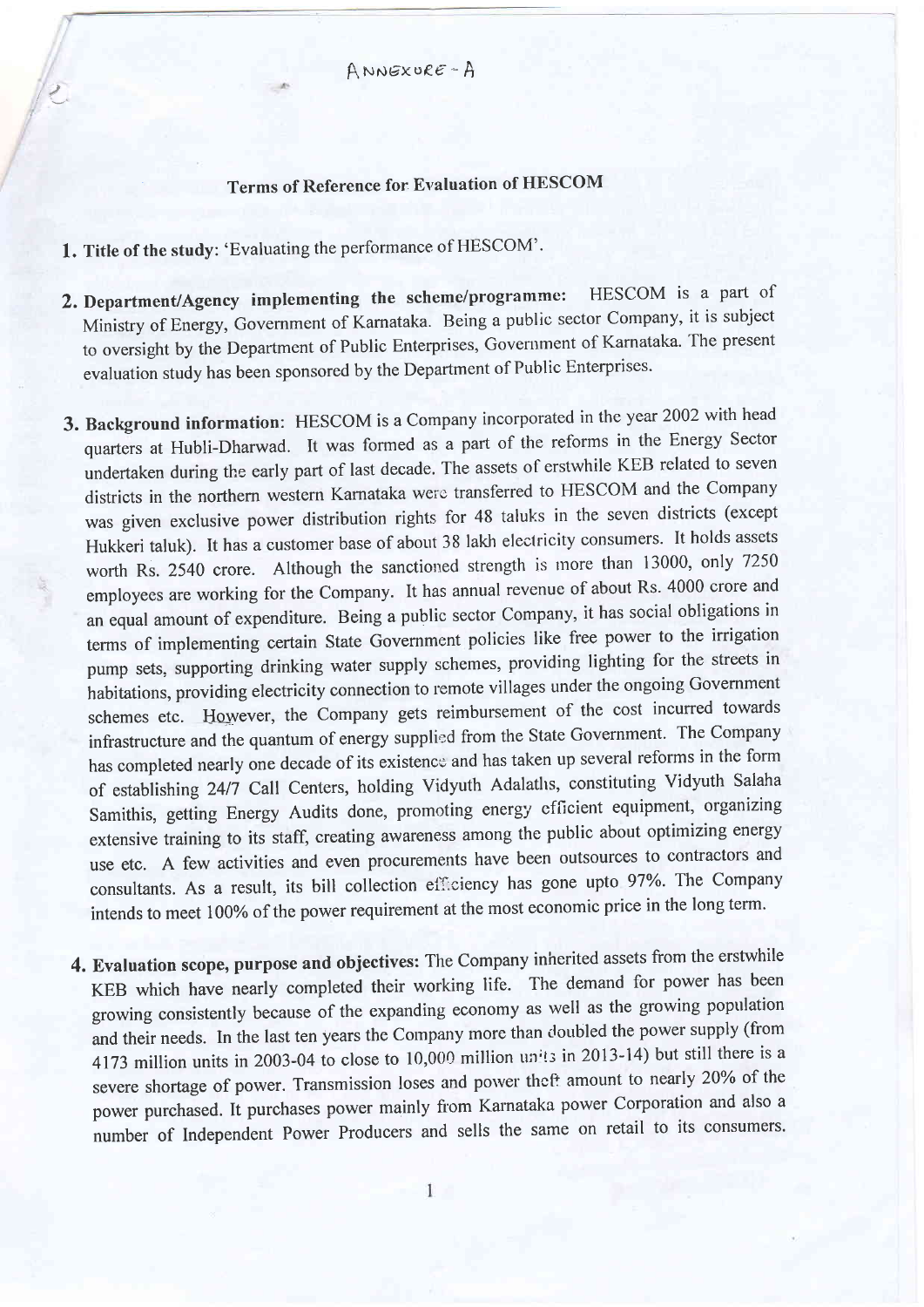Purchase price is regulated by the Power Purchase Agreements while the retail sale price is regulated by the Karnataka Electricity Regulatory commission. Consequently the Company does not have the freedom of altering the purchase and sale price. The cumulative effect of transmission losses, power thefts, regulated price mechanisms, capital investments for infrastructure renewal as well as replacement etc., put the Company in a tight spot. For nearly ten years, the Company was in loss. The accumulated losses amount to Rs. 650 crore as of today. Only in the last financial year, it could make a modest profit of Rs. 40 crore. Outstanding power purchase bills to tune of over Rs. 1500 crores are due for payment. There are secured loans to tune of Rs. 1000 crore which the company has to repay  $\omega$  Rs. 250 a year. There are also outstanding bills and other short term liabilities which are due for payment. Receivables like tied grants from Central as well as State Government reach the Company with a time lag. Its monthly cash outgo is in the range of about Rs. 250 crore while the inflow is only of the order of Rs. 150 crore. The company finds meeting its monthly cash needs hard. To prevent power thefts, the Company introduced a new scheme called Nirantara Jyothi which requires a parallel system of transmission lines involving massive capital investment in the order of thousands of crore rupees over the next few years.

 $\tilde{\epsilon}$ 

The objective of the evaluation study is to analyze the performance of HESCOM on key performance indicators with a view to reduce the operational costs and accumulated losses on one hand and suggest ways and means to mobilize the required long term capital for creating the necessary infrastructure on the other hand. Overall, the study should help in the healthy working of HESCOM and ensure its financial sustainability.

5. Evaluation questions: Following are the list of evaluation questions:

- i. Is the performance of HESCOM optimal in Key Performance Areas?
- ii. Is the financial model followed by HESCOM at present sustainable?
- iii. What additional measures HESCOM can take to improve its performance?
- iv. Can HESCOM find alternative sources of capital which are less expensive and easily available on long term basis?
- 6. Evaluation methodology: The Evaluator is required to analyses the secondary data of the Company for the last five years, cross check the data validity appropriately, examine its business model and draw broad inferences. A few key installations may be visited and their performance efficiency assessed. Similarly, interviews may be held with a few officers to understand their views and get some suggestions. Based on the data and information gathered, a comparative analysis of the perfonnance of HESCOM shall be made with another ESCOM in Karnataka and one other best performing ESCOM in any other State in India. Performance of HESCOM shall be benchmarked with reference to these two ESCOMs.